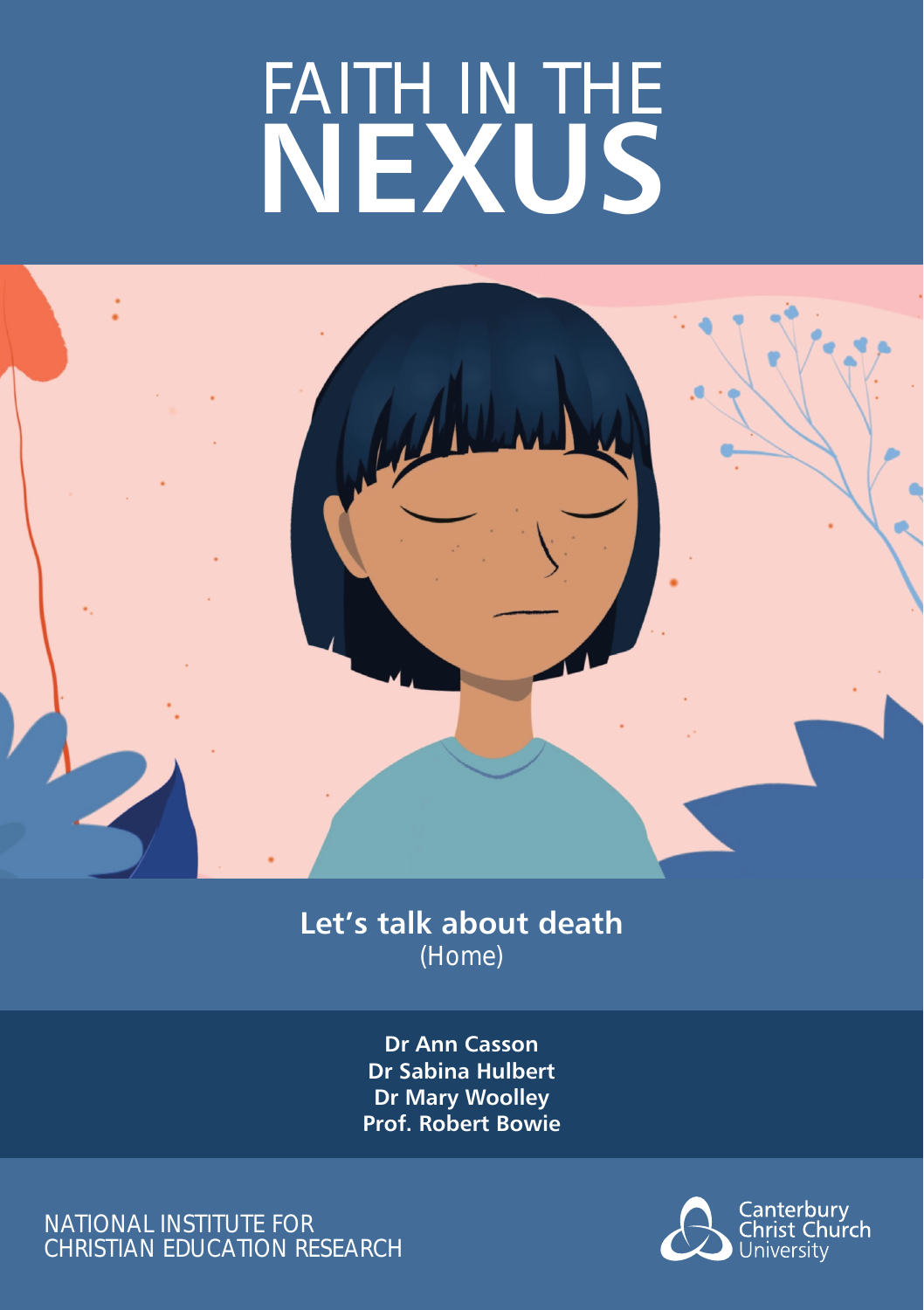#### **The Faith in the Nexus research project.**

In the Faith in the Nexus research project the term nexus refers to the connections between home, church school and the local church community.

The Faith in the Nexus project investigated the ways church primary schools, working in collaboration with churches and interested key groups, facilitated opportunities for children's exploration of faith and spiritual life in the home.

The project involved 20 church primary schools, a cross-section of Church of England and Catholic primary schools. Focus group interviews were held with 187 pupils and 267 adults (parents, staff, local clergy, and other interested key groups) and an online survey was completed by 1002 people; 730 pupils and 272 adults.

#### **Key questions raised by the research:**

How do we find space and time for children to voice their concerns about death?

How can we support adults in their responses to children's questions about death?

#### **Key findings from the research:**

Children often ask questions about death. They value opportunities to ask questions, and for others to listen to their opinions.

Questions about death were challenging for parents.

Children claimed they ask more questions about death because nobody fully answers these questions.

Parents noted that it was always the children raising questions about death.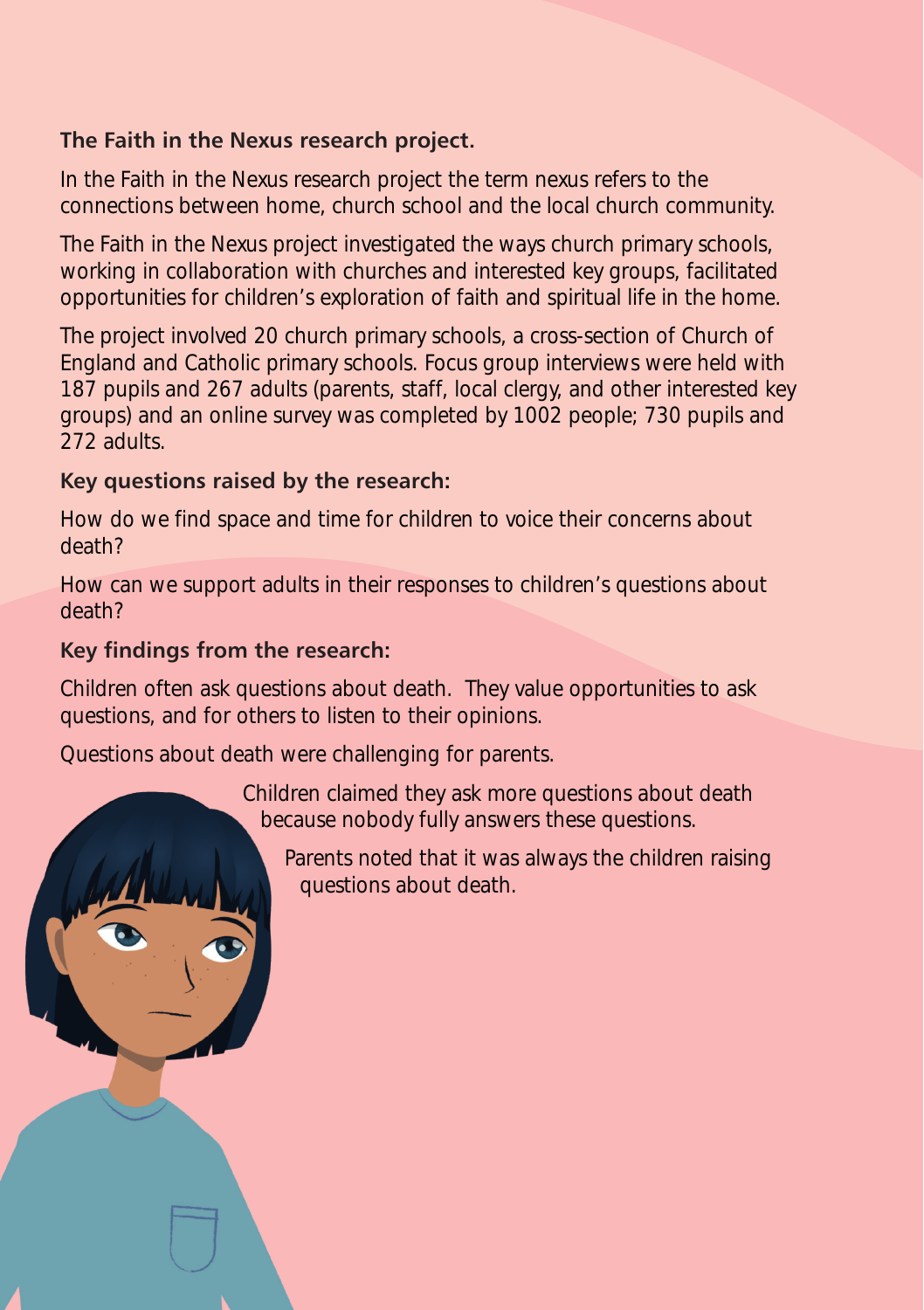We underestimate children's understanding of death. Reluctance to engage with children's questions is problematic. Looking to others to answer these questions is not best for the children.

When adults fail to answer, children were likely to persist with their questions.

#### **How can we respond?**

- A proactive approach to death conversations would be more beneficial.
- Support and encouragement is needed to empower adults at home and in school to engage in talking about death with children.
- The research suggests we need to develop ways and resources that help adults and children talk about death.



View our animation explainer at nicer.org.uk